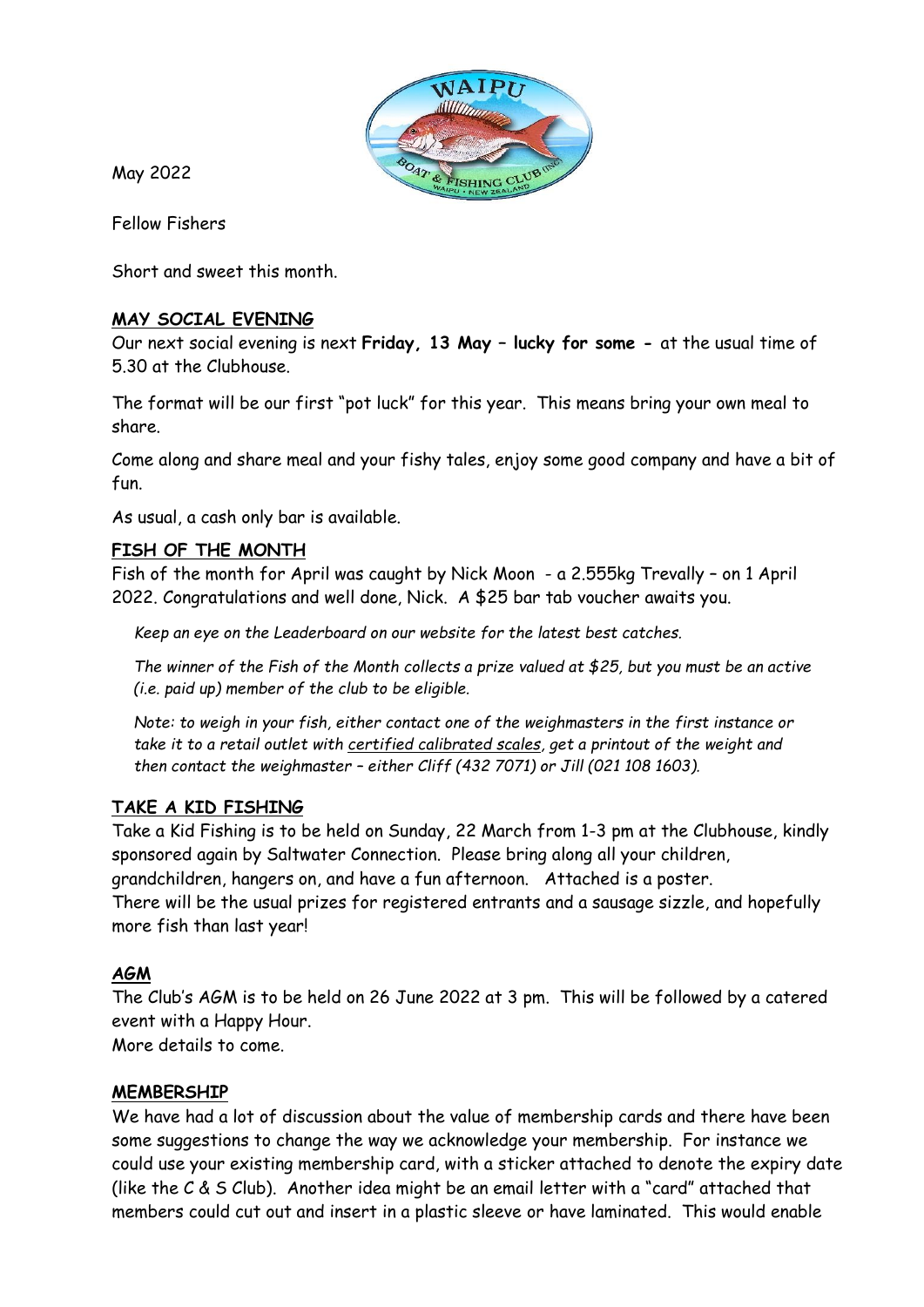them to use it at Hunting & Fishing stores in Whangarei to get the 10% discount on all fishing gear and some boating accessories that are not already reduced.

We are always looking for new members, so if you have a new neighbour or know someone new to the area, bring them along to our social nights on the second Friday of the month, and introduce them.

Our membership year runs from 1 July to 30 June each year, but we welcome new members at any time.

# **CORRESPONDENCE**

Please note that we no longer have a post office box. All communication should be addressed to us at [waipuboatandfishingclub@gmail.com,](mailto:waipuboatandfishingclub@gmail.com) or contact one of our crew.

# **CLUBHOUSE HIRE**

٠.

The clubhouse is available for hire and Linda welcomes your enquiries.

Check our website [www.waipuboatandfishingclub.com](http://www.waipuboatandfishingclub.com/) for the rates and requirements for hiring the clubhouse. Email completed enquiry form to [waipuboatandfishingclub@gmail.com](mailto:waipuboatandfishingclub@gmail.com) to find out if the clubhouse is available when you want it.

Members of the Club are able to negotiate a nominal rate for hire.

Linda Glibbery is in charge of hiring and you can contact her on 027 666 6371.

# **WHAT DO YOU WANT FROM YOUR CLUB??**

Our next committee meeting is scheduled for Wednesday, 1 June 2022

If you have ideas for something you would like the club to get involved in, we would love to hear from you. Contact one of the Crew (see list below) with your ideas.

If you would like to be involved in the running of the club's activities we would like to have you on the committee. Please give it some thought. Elections at the AGM in July.

### **Commodore Jill and the Crew.**

**THE CREW** (and how to get hold of them)

| Commodore:           | Jill Reid - 021 108 1603                |
|----------------------|-----------------------------------------|
| Vice Commodore:      | Graeme Giles - 021 118 4816 or 432 1537 |
| Secretary/Treasurer: | Kath Barber - 021 066 3803 or 432 0472  |
| Weighmasters:        | Cliff Bailie - 432 7071                 |
|                      | Jill Reid - 021 108 1603                |
| Venue Hire:          | Linda Glibbery - 027 666 6371           |
| Committee:           | John Barber - 021 454 764 or 432 0472   |
|                      | John Mellsop - 021 899 692 or 432 1587  |
|                      | Cliff Bailie - 432 7071                 |
|                      | Stephen Glibbery - 027 222 2371         |
|                      | Angela Moon - 027 224 1134              |
|                      | Linda Glibbery - 027 666 6371           |
| Email:               | waipuboatandfishingclub@gmail.com       |
| Website:             | www.waipuboatandfishingclub.com         |
|                      |                                         |

WaipuBoatandFishingClub